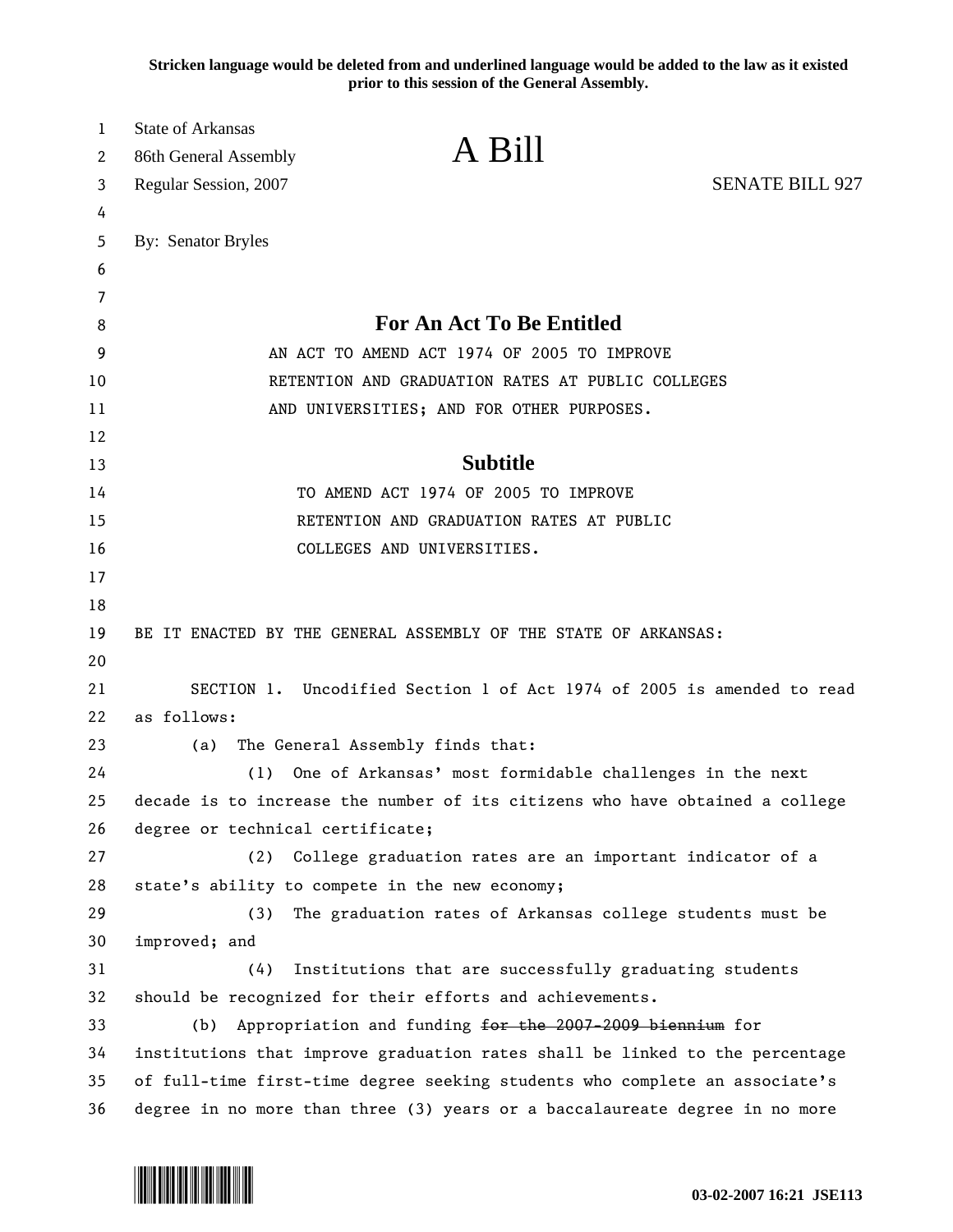1 than six (6) years or a technical certificate in no more than five (5) 2 semesters. 3 (c) The annual graduation rate will shall be determined for the 4 academic year. 5 (d)(1) $(A)$  An institution shall be is eligible for incentive funding 6 if: 7 (i)(A) It's Its graduation rate shows improvement over the 8 average of the previous five (5) year years; or 9 (ii)(B) It meets or exceeds the anticipated graduation 10 rate as determined by a regression model using student variables including 11 but not limited to: 12 (a)(i) Entrance exam scores; 13 (b)(ii) High school grade-point-average; 14 (e)(iii) Rank in high school class; 15 (d)(iv) Diversity of student population; 16  $\leftarrow$  (v) On- or off-campus residence of students; 17 (f)(vi) State resident and non-resident student 18 status; 19 (g)(vii) Academic major; 20 (h)(viii) Family income; or 21  $\leftarrow$   $\leftarrow$   $\leftarrow$   $\leftarrow$  ix) Institutional variables as appropriate such 22 as: student-to-faculty ratio, tuition, cost of attendance, financial aid, 23 percent of freshman receiving Pell Grants, percent of freshmen receiving 24 financial aid , financial aid as a percent of cost of attendance and 25 financial aid as a percent of the institution's budget, percent of part-time 26 faculty, percent of faculty with terminal degrees, percent of budget spent on 27 instruction, and percent of freshmen living in residence halls where 28 appropriate. 29 (a) Student-to-faculty ratio; 30 (b) Tuition; 31 (c) Cost of attendance; 32 (d) Financial aid; 33 (e) Percentage of freshman receiving Pell 34 Grants; 35 (f) Percentage of freshman receiving financial 36 aid;

**SB927**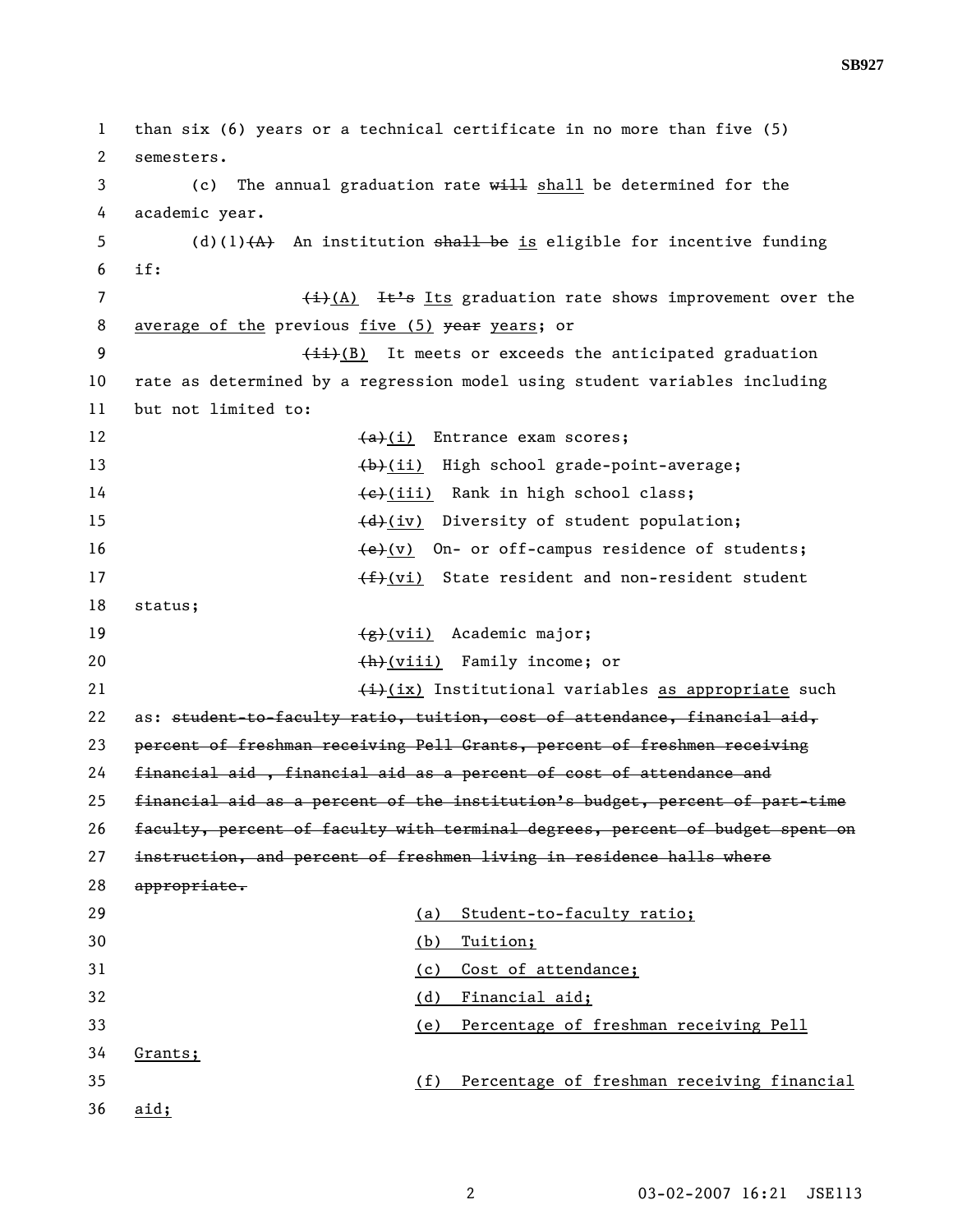| 1  | Financial aid as a percentage of the cost<br>(g)                                  |
|----|-----------------------------------------------------------------------------------|
| 2  | of attendance and as a percentage of the institution's budget;                    |
| 3  | Percentage of part-time faculty;<br>(h)                                           |
| 4  | Percentage of faculty with terminal<br>(i)                                        |
| 5  | degrees;                                                                          |
| 6  | Percentage of the budget spent on<br>(i)                                          |
| 7  | instruction; and                                                                  |
| 8  | Percentage of freshman living in residence<br>(k)                                 |
| 9  | halls.                                                                            |
| 10 | $\left(\frac{1}{2}\right)$ Although a statistical regression model will determine |
| 11 | the variables that optimize the model's ability to accurately predict             |
| 12 | graduation rates, the Arkansas Higher Education Coordinating Board will shall     |
| 13 | have final approval of the variables and the model.                               |
| 14 | $(2)(A)$ The two-year and university funding models shall be                      |
| 15 | amended to include multipliers for the Student Semester Credit Hour portions      |
| 16 | of the model for institutions that demonstrate improvement over the previous      |
| 17 | year's graduation rate or whose graduation rate exceeds the anticipated           |
| 18 | graduation rate.                                                                  |
| 19 | $(B)$ The multiplier shall be 1.00 for institutions that do                       |
| 20 | not improve their graduation rate and do not meet the anticipated graduation      |
| 21 | rate.                                                                             |
| 22 | (C) The multipliers for institutions that exhibit either                          |
| 23 | improvement in graduation rates or meet and exceed their anticipated              |
| 24 | graduation rate, or both will vary from 1.00 to 1.03 depending upon the           |
| 25 | degree of their improvement or success.                                           |
| 26 | $(e)(1)$ An institution's base funding shall not be impacted.                     |
| 27 | However, the distribution of incentive funds shall<br>$(2)$ (A)                   |
| 28 | include factors of an institution's success in graduating students.               |
| 29 | Incentive pool funds shall be allocated among the<br>(B)                          |
| 30 | qualifying institutions on the basis of the relative degree of improvement in     |
| 31 | their graduation rate or success in meeting or exceeding the anticipated          |
| 32 | graduation rate, or both.                                                         |
| 33 |                                                                                   |
| 34 | SECTION 2.<br>Uncodified Section 2 of Act 1974 of 2005 is amended to read         |
| 35 | as follows:                                                                       |
| 36 | The General Assembly finds that many two-year college students<br>(a) $(1)$       |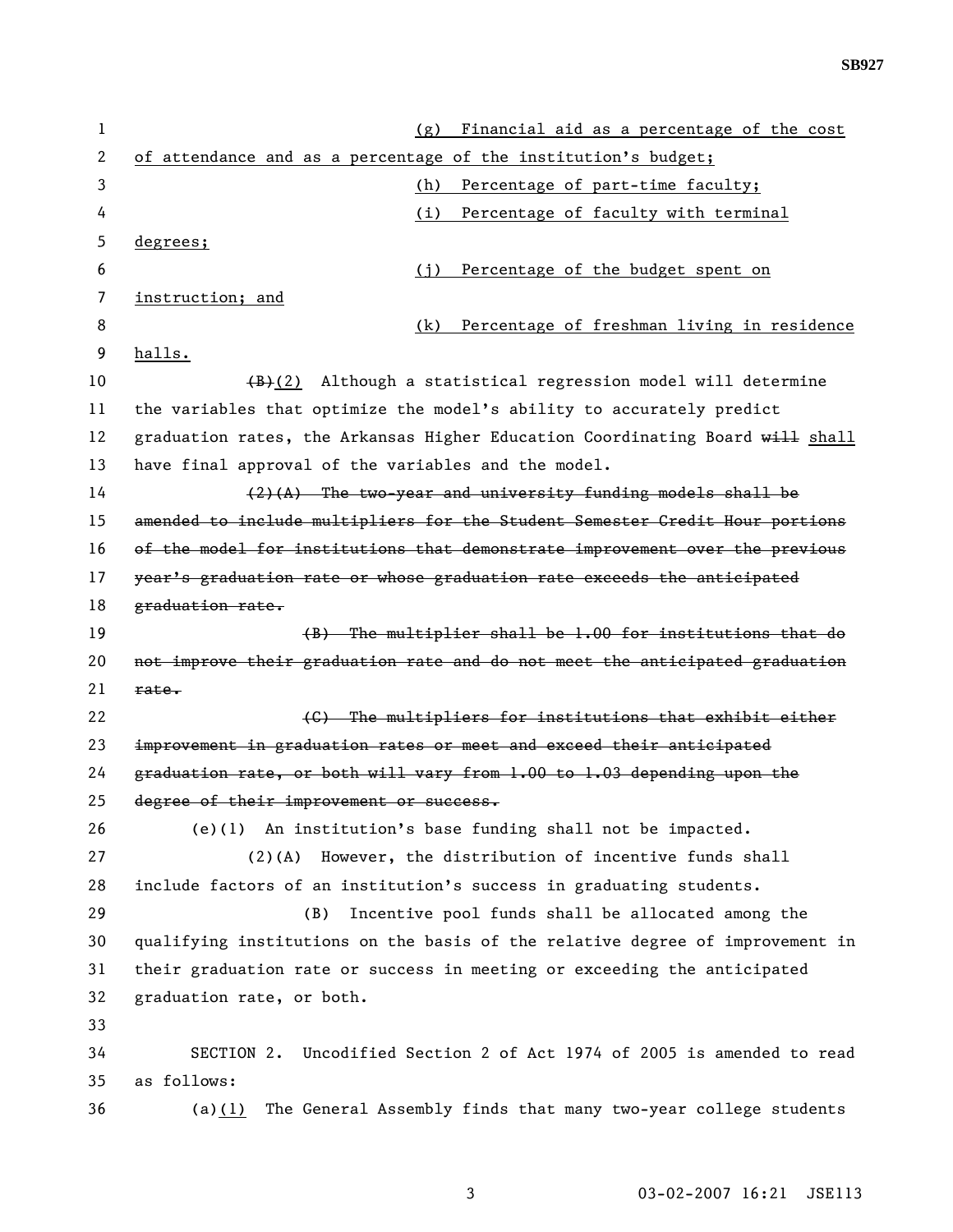1 enroll in one-year certificate programs or to complete courses with no 2 intention of completing a degree and the retention rate from semester-to-3 semester would best capture this characteristic of two-year colleges. 4 (2) The General Assembly further finds that the improvement of 5 the semester-to-semester retention rate of full-time students would be 6 overlooked when only measuring graduation rates. 7 (b)(1) Incentive funding for two-year colleges shall be linked to the 8 semester-to-semester retention rates of full-time degree or certificate 9 seeking students. 10  $(2)(A)$  The multiplier shall be 1.00 for two-year colleges that 11 do not improve their semester-to-semester retention rate. 12 (B) The multiplier for two-year colleges that exhibit 13 improvement in the semester-to-semester retention rate will vary from 1.00 to 14 1.02 depending upon the degree improvement. 15 16 SECTION 3. Uncodified Section 3 of Act 1974 of 2005 is amended to read 17 as follows: 18 (a)(1) The General Assembly finds that the retention from the freshman 19 year to the sophomore year at a university, which is referred to as the one-20 year retention rate, is critical in increasing the likelihood that a full-21 time student will graduate and improving the one-year retention rate is 22 imperative in order to improve graduation rates. 23 (2) The General Assembly further finds that the improvement of 24 the first-to-second year retention rate of full-time students would be 25 overlooked when only measuring graduations rates of universities. 26 (b) $(1)$  Incentive funding for universities shall be linked to the one-27 year retention rate of first-time, full-time degree-seeking students. 28  $(2)(A)$  The multiplier shall be 1.00 for universities that do not 29 improve their one-year retention rate. 30 (B) The multiplier for universities that exhibit 31 improvement in the first-to-second year retention rate will vary from 1.00 to 32 1.02 depending upon the degree of improvement. 33 34 SECTION 4. Uncodified Section 4 of Act 1974 of 2005 is amended to read 35 as follows: 36 Funding. (a)(1) An incentive pool of one million dollars (\$1,000,000)

4 03-02-2007 16:21 JSE113

**SB927**